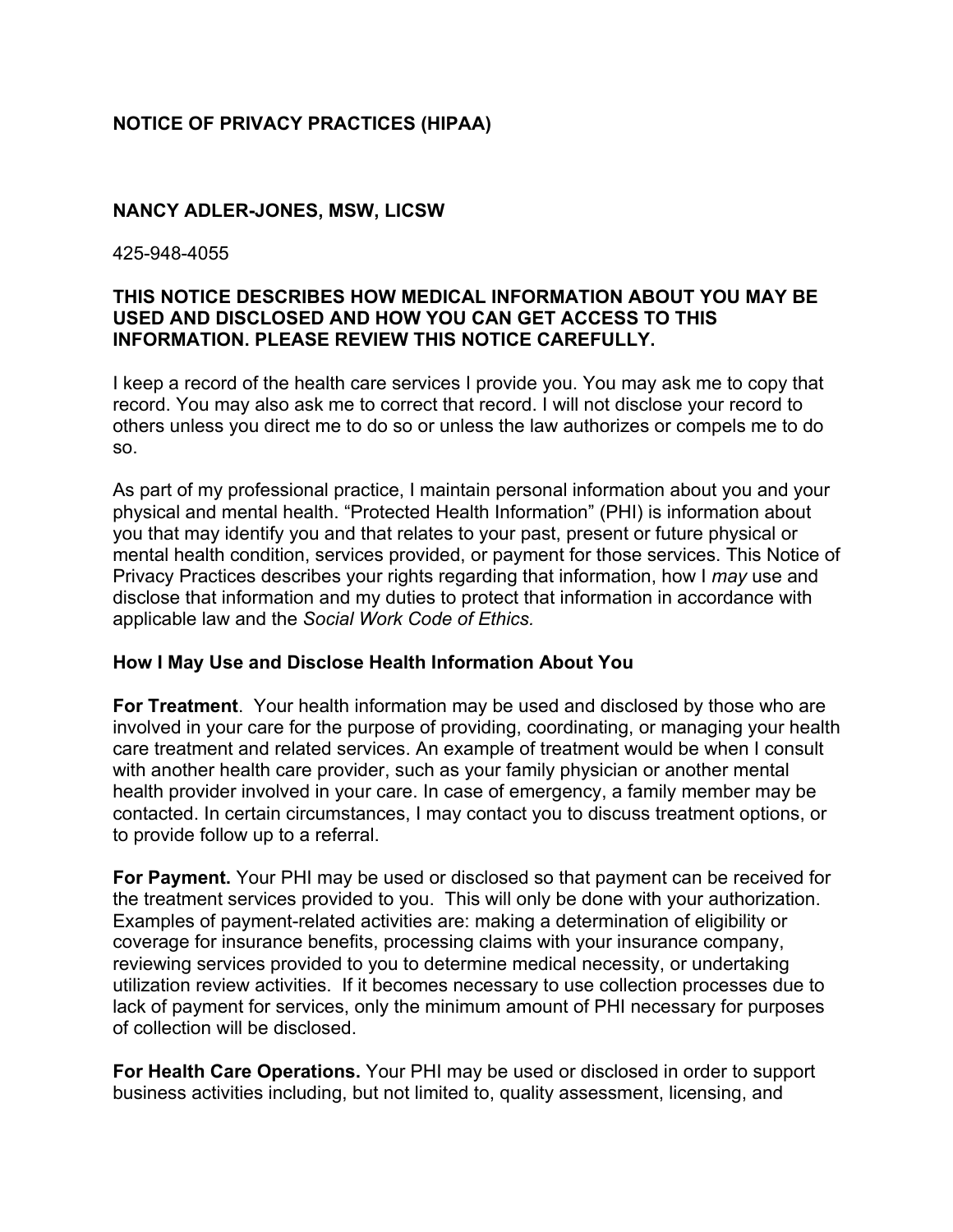conducting or arranging for other business activities. For example, your PHI will be shared with third parties that perform various business activities (e.g., billing) provided we have a written contract with the business that requires it to safeguard the privacy of your PHI.

**Without Your Authorization** State and Federal law also permits me to disclose information about you without your authorization in a limited number of situations, such as with a court order.

**With Your Authorization**. I must obtain written authorization from you for other uses and disclosures of your PHI. You may revoke such authorizations in writing in accordance with 45 CFR. 164.508(b)(5).

**Incidental Use and Disclosure**. I am not required to eliminate every risk of an incidental use or disclosure of your PHI. Specifically, a use or disclosure of your PHI that occurs as a result of, or incident to an otherwise permitted use or disclosure is permitted as long as I have adopted reasonable safeguards to protect your PHI, and the information being shared was limited to the minimum necessary.

## **Examples of How I May Use and Disclose Your PHI**

Listed below are examples of the uses and disclosures that I may make of your PHI. These examples are not meant to be a complete list of all possible disclosures, rather, they are illustrative of the types of uses and disclosures that may be made.

### **Other Uses and Disclosures Also Not Requiring Your Authorization**

**Required by Law.** I may use or disclose your health information to the extent that it's use or disclosure is required by law. Examples are: child or adult abuse/neglect reports, law enforcement reports, worker's compensation programs, reports to coroners and medical examiners in connection with the investigation of deaths, government functions, and public safety. Additionally, your PHI will be disclosed if you make a complaint against me to the Washington State Department of Health. I also must make disclosures to the Secretary of the Department of Health and Human Services for the purpose of investigating or determining my compliance with the requirements of the Privacy Rule.

**Health Oversight.** I may disclose your health information to a health oversight agency for activities authorized by law, such as my professional licensure. Oversight agencies also include government agencies and organizations that audit their provision of financial assistance to me (such as third-party payers).

**Public Health.** If required, your PHI may be used or disclosed for mandatory public health activities to a public health authority authorized by law to collect or receive such information for the purpose of preventing or controlling disease, injury, or disability, or if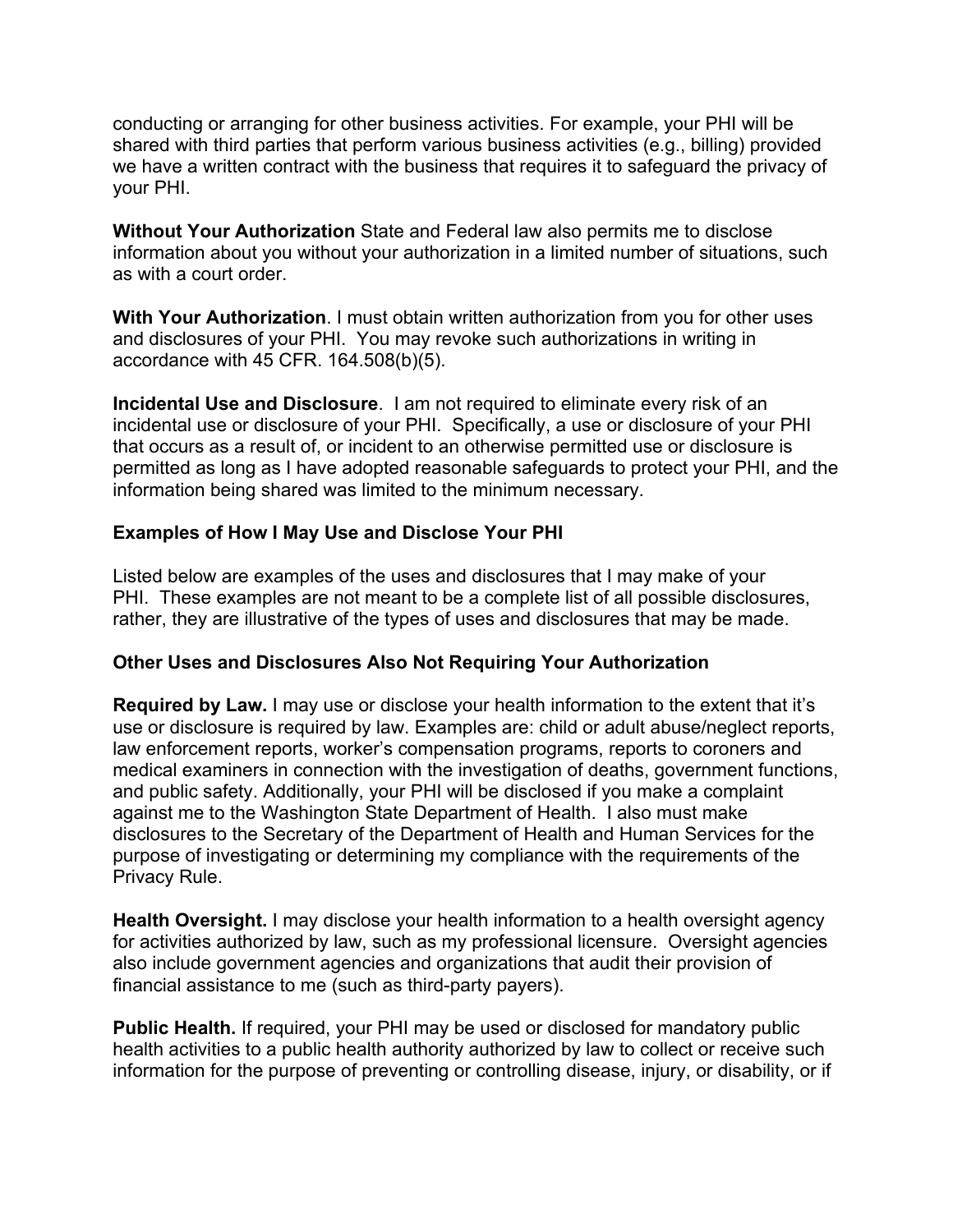directed by a public health authority, to a government agency that is collaborating with that public health authority.

**Fundraising.** Your PHI will not be used in any way for fundraising activities.

# **Other Uses and Disclosures Also Not Requiring Your Authorization**

**Threat to Health or Safety**. I may disclose your health information when necessary to minimize an imminent danger to the health or safety of you or any other individual.

**Business Associates.** I may disclose your health information to Business Associates that are contracted by me to perform health care operations or payment activities on my behalf. My contract with them must require them to safeguard the privacy of your protected health information.

**Compulsory Process.** I may be required to disclose your PHI if I have been notified in writing at least fourteen days in advance of a subpoena or other legal demand, no protective order has been obtained, and a competent judicial officer has determined that the rule of privilege does not apply.

# **Uses and Disclosures Requiring Your Written Authorization**

Other uses and disclosures of your PHI will be made only with your written authorization. I will not make any other uses or disclosures of your psychotherapy notes, I will not use or disclosure your PHI for marketing proposes, and I will not sell your PHI without your authorization. You may revoke your authorization in writing at any time. Such revocation of authorization will not be effective for actions I may have taken in reliance on your authorization of the use or disclosure.

# **Your Rights Regarding Your Health Information**

You have a right to:

§ **Request access to inspect or copy** You have the right, which may be restricted only in exceptional circumstances, to inspect and copy "PHI" that has been maintained in a "designated record set". A designated record set contains mental health/medical and billing records and any other records that are used to make decisions about your care. Your right to inspect and copy PHI will be restricted only in those situations where there is competing evidence that access would cause serious harm to you. A reasonable fee is charged for copies. You may also request that a copy of your PHI be provided to another person.

§ **Ask me to amend the health information** in your record if you believe it is incorrect or incomplete. Your request must be in writing and must provide the reason for your request. I am not required to agree to the amendment. If it is denied, you have the right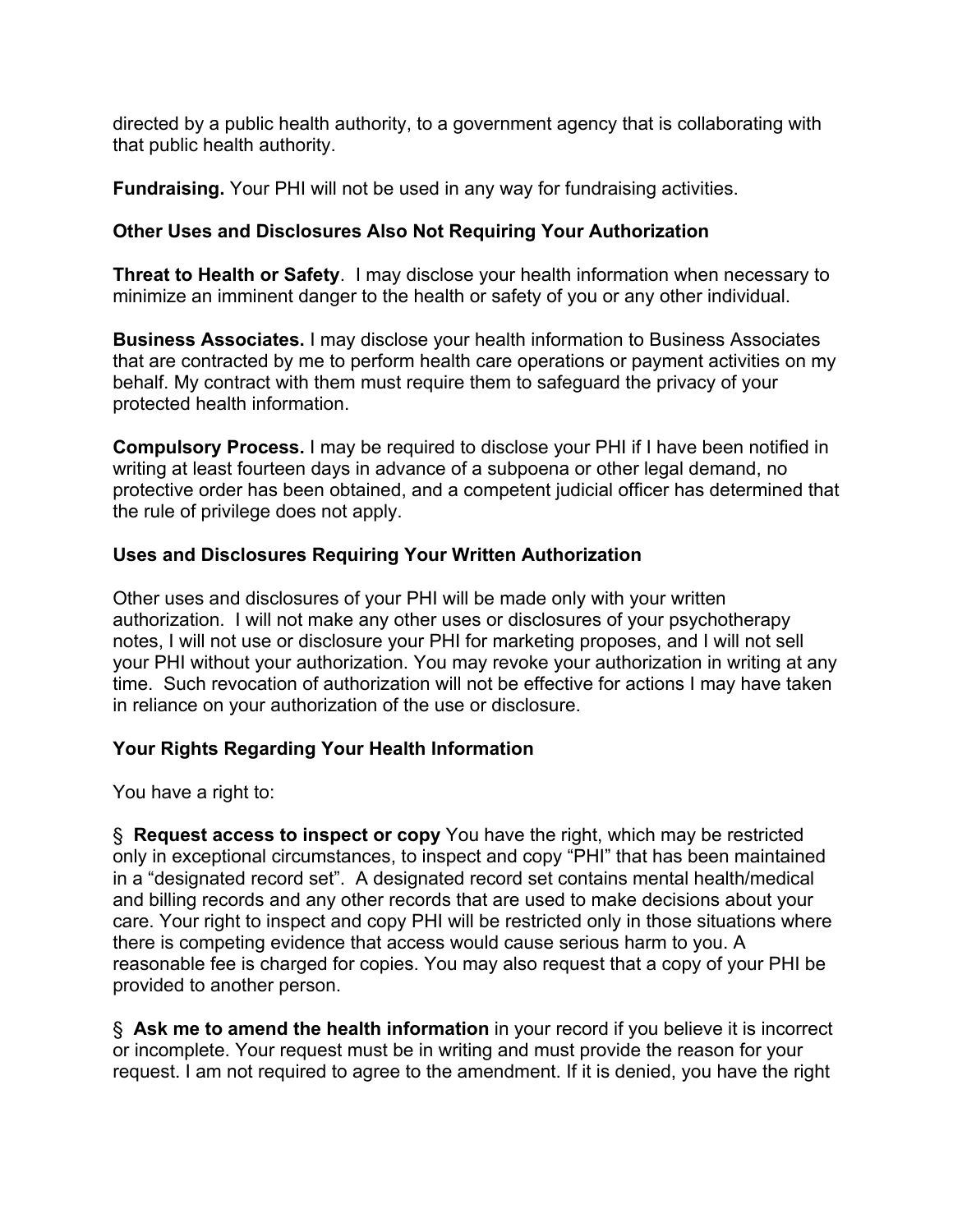to file a statement of disagreement. I may prepare a rebuttal to your statement and will provide you with a copy.

§ **Seek an accounting of disclosures** by asking me in writing for a list of the disclosures I have made of your PHI, except for disclosures for treatment, payment and health care operations.

§ **Request restrictions or limitations** on the use or disclosure of your PHI for treatment, payment, or health care operations. I am not required to agree to your request unless the request is to restrict disclosure of PHI to a health plan for purposes of carrying out payment or health care operations and the PHI pertains to a health care item or service that you paid for out of pocket. In that case, I am required to honor your request for a restriction. You also have the right to restrict certain disclosures of your PHI to your health plan if you pay out of pocket in full for the health care I provide to you.

§ **Request communication** with you by another means to preserve confidentiality. For example, if you want me to communicate with you at a different address or telephone number I can usually accommodate your request if it is reasonable. I will not ask why you are making the request.

§ **Breach Notification** if there is an unintended disclosure of unsecured PHI. In such case I may be required to notify you of this breach, including what happened and what you can do to protect yourself.

§ **Receive a copy** of this notice.

§ **Right to Opt Out.** You have the right to choose not to receive fundraising communications. However, I will not contact you for fundraising purposes.

§ **Right to Notice of Breach**. You have the right to be notified of any breach of your unsecured PHI.

# CHANGES TO THIS NOTICE

This notice, effective 09/22/2020, may be changed at any time. Any new Notice of Privacy Practices will be effective for all health information that I maintain at that time. A current Notice will be available through the Simple Practice Portal and posted at: www.nancyadlerjones.com.

### **Contact Information**

I act as my own Privacy and Security Officer. If you have any questions about this Notice of Privacy Practices, please contact me. My contact information is: Nancy Adler-Jones, MSW, 21321 65th Ave SE, Suite B, Woodinville, WA 98072, 425-948-4055.